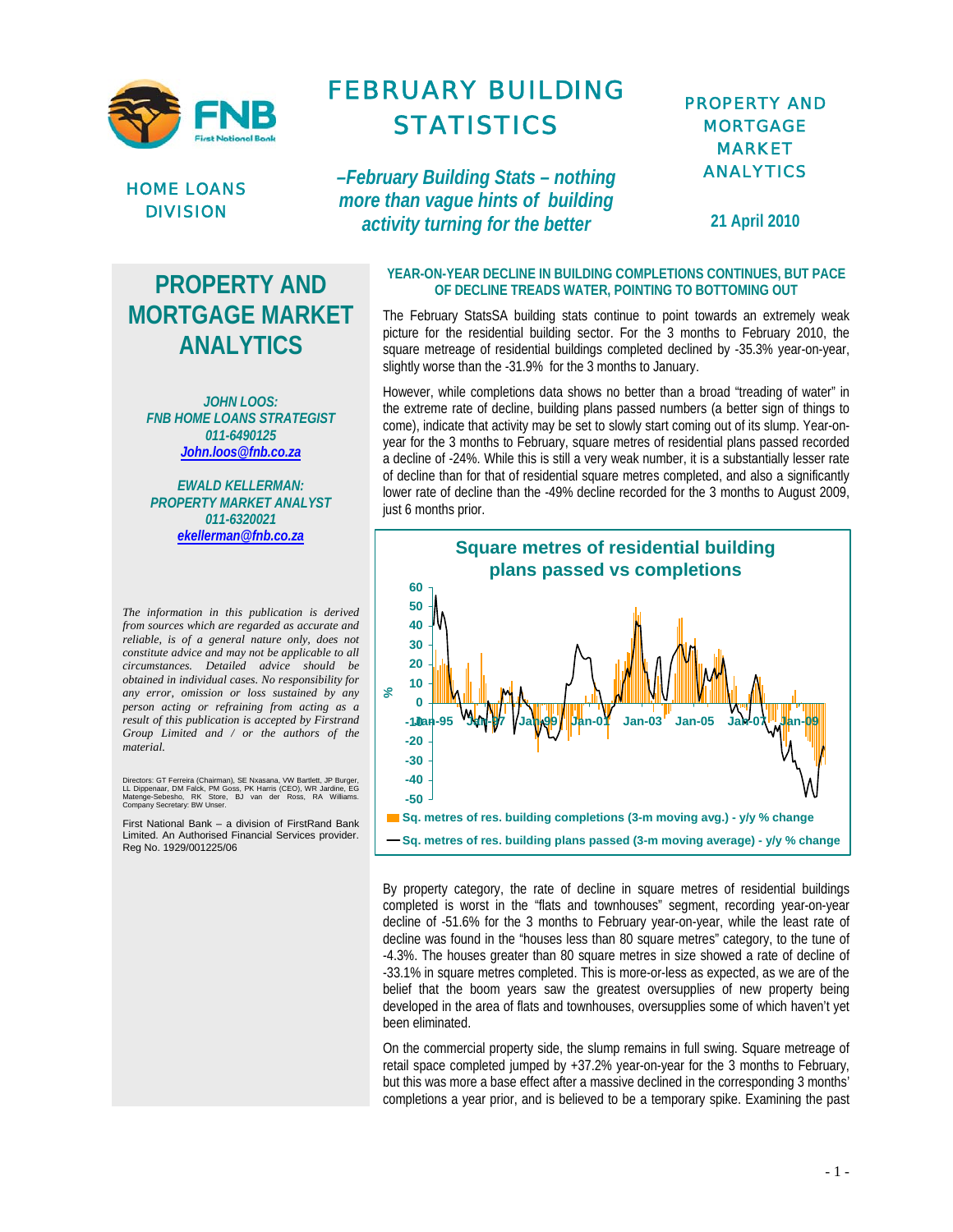12 months' total retail space completed, the decline on the previous 12 months was -24%, which gives one a better perspective of this segment's weakness.

The oversupplied office segment, whose vacancy rates have been steadily rising, saw square metres of completions declining by -21.1% year-on-year for the 3 months to February, while industrial space completed declined by -12.3%.

## **OUTLOOK**

We are of the belief that one will only see noticeable improvement in building completions of residential property during the 2<sup>nd</sup> half of the year, and that this will be a moderate recovery at best. Despite over a year's worth of residential demand increase, as a result or interest rate cuts last year, oversupplies have not fully been absorbed, and stressed sellers of existing properties are still abundant.

On the commercial property side, we have not yet seen a turn in the rising vacancy rate trend, either in industrial property or office space. This is arguably why building plans passed numbers in the commercial segment still look worse than completions (unlike residential where plans passed rates of decline have diminished somewhat), running at -53.7% year-onyear for office space, -31.1% for retail space, and -25.8% in the industrial space segment.

The commercial segment would thus seem to lag residential, and the turn for the better may be delayed until 2011.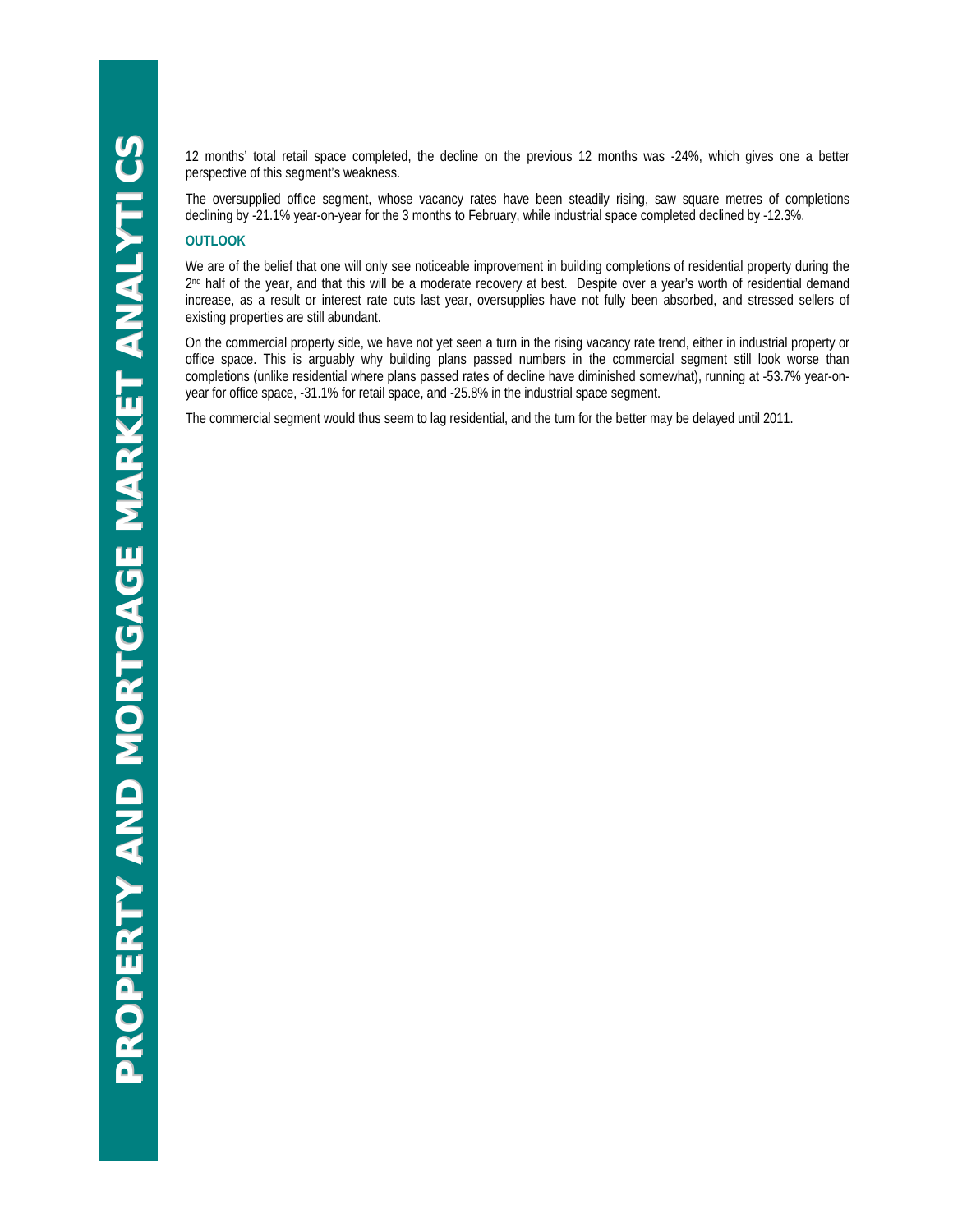|                                               |            | <b>Building Plans Passed</b> |            |           |           |           |               |           |           |  |  |
|-----------------------------------------------|------------|------------------------------|------------|-----------|-----------|-----------|---------------|-----------|-----------|--|--|
| <b>Residential Buildings</b>                  | 2007       | 2008                         | 2009       | Q2-2009   | Q3-2009   | Q4-2009   | <b>Dec-09</b> | $Jan-10$  | Feb-10    |  |  |
| Dwelling houses less than 80 m.sq (Number)    | 37,806     | 33,464                       | 25,129     | 4,959     | 7,127     | 5,693     | 2,226         | 898       |           |  |  |
| Y/Y % change                                  | 1.8        | $-11.5$                      | $-24.9$    | $-16.9$   | $-49.2$   | $-15.1$   | 10.0          | $-73.7$   |           |  |  |
| Dwelling houses less than 80 m.sq $(m^2)$     | 1.653.726  | 1,469,240                    | 1,101,395  | 218,839   | 311,179   | 253,942   | 97,214        | 39,779    | 83,508    |  |  |
| Y/Y % change                                  | $-0.2$     | $-11.2$                      | $-25.0$    | $-20.7$   | $-46.3$   | $-16.9$   | 7.9           | $-73.4$   |           |  |  |
| Dwelling houses less than 80 m.sq (R'000)     | 3,202,727  | 2,982,028                    | 2,160,103  | 452,893   | 611,818   | 552,193   | 209,324       | 93,083    | 196,422   |  |  |
| Y/Y % change                                  | 7.3        | $-6.9$                       | $-27.6$    | $-28.5$   | $-42.5$   | $-9.7$    | 36.5          | $-56.2$   |           |  |  |
| Dwelling houses larger than 80 m.sq (Number   | 31.772     | 21,441                       | 13,768     | 3,519     | 3,446     | 3,296     | 943           | 930       |           |  |  |
| Y/Y % change                                  | $-8.8$     | $-32.5$                      | $-35.8$    | $-41.1$   | $-36.0$   | $-23.2$   | $-21.7$       | $-7.3$    |           |  |  |
| Dwelling houses larger than 80 m.sq $(m^2)$   | 7,969,503  | 5,467,768                    | 3,614,457  | 968,813   | 889,895   | 862,050   | 238,436       | 236,356   | 309,415   |  |  |
| Y/Y % change                                  | $-1.4$     | $-31.4$                      | $-33.9$    | $-36.1$   | $-36.3$   | $-19.4$   | $-20.4$       | $-6.0$    |           |  |  |
| Dwelling houses larger than 80 m.sq (R'000)   | 27,932,693 | 20,781,474                   | 15,245,422 | 3,988,152 | 3,881,626 | 3,852,591 | 1,101,195     | 1,039,330 | 1,449,852 |  |  |
| Y/Y % change                                  | 15.2       | $-25.6$                      | $-26.6$    | $-31.4$   | $-26.8$   | $-6.0$    | $-5.5$        | 5.9       |           |  |  |
| Flats and Townhouses (Number)                 | 32,988     | 29,603                       | 14,609     | 3,913     | 3,017     | 4,207     | 644           | 655       |           |  |  |
| Y/Y % change                                  | 3.3        | $-10.3$                      | $-50.7$    | $-46.3$   | $-62.3$   | $-27.1$   | $-43.1$       | $-41.5$   |           |  |  |
| Flats and Townhouses $(m^2)$                  | 3,848,201  | 3,244,177                    | 1,355,987  | 366,104   | 259,924   | 387,060   | 76,949        | 51,441    | 71,630    |  |  |
| Y/Y % change                                  | $-7.0$     | $-15.7$                      | $-58.2$    | $-56.3$   | $-70.1$   | $-30.9$   | $-39.0$       | $-51.5$   |           |  |  |
| Flats and Townhouses (R'000)                  | 13,912,181 | 13,160,265                   | 6,011,948  | 1,541,760 | 1,206,221 | 1,796,907 | 378,832       | 230,116   | 356,702   |  |  |
| Y/Y % change                                  | 5.2        | $-5.4$                       | $-54.3$    | $-54.2$   | $-65.4$   | $-20.5$   | $-26.8$       | $-43.3$   |           |  |  |
| Total units plans passed (Number)             | 102,566    | 84,508                       | 53,506     | 12,391    | 13,590    | 13,196    | 3,813         | 2,483     |           |  |  |
| Y/Y % change                                  | -1.3       | $-17.6$                      | $-36.7$    | $-35.6$   | $-50.4$   | $-21.3$   | $-12.5$       | $-55.1$   |           |  |  |
| Total building plans passed $(m2)$            | 13,471,430 | 10,181,185                   | 6,071,839  | 1,553,756 | 1,460,998 | 1,503,052 | 412,599       | 327,576   | 464,553   |  |  |
| Y/Y % change                                  | $-2.9$     | $-24.4$                      | $-40.4$    | $-40.9$   | $-48.7$   | $-22.3$   | $-20.0$       | $-35.4$   |           |  |  |
| Other Residential Buildings (m <sup>2</sup> ) | 253.101    | 386,316                      | 216,613    | 61,153    | 63,712    | 34,635    | 9,544         | 16,237    | 10,614    |  |  |
| Y/Y % change                                  | 21.8       | 52.6                         | $-43.9$    | $-43.3$   | $-9.8$    | $-70.7$   | $-68.5$       | 681.0     |           |  |  |
| Other Residential Buildings (R 000)           | 980,984    | 1,660,603                    | 1,089,635  | 322,835   | 327,524   | 187,200   | 49,173        | 103,332   | 63,312    |  |  |
| Y/Y % change                                  | 20.7       | 69.3                         | $-34.4$    | $-44.3$   | 13.4      | $-55.2$   | $-54.0$       | 1195.4    |           |  |  |
| <b>Total Residential Buildings (R 000)</b>    | 46,028,585 | 38,584,370                   | 24,507,108 | 6,305,640 | 6,027,189 | 6,388,891 | 1,738,524     | 1,465,861 | 2,066,288 |  |  |
| Y/Y % change                                  | 11.5       | $-16.2$                      | $-36.5$    | $-39.3$   | $-40.6$   | $-13.5$   | -10.5         | $-8.8$    |           |  |  |
| <b>Additions and Alterations</b>              |            |                              |            |           |           |           |               |           |           |  |  |
| Dwelling houses $(m^2)$                       | 5,123,325  | 4,081,631                    | 3,312,842  | 772,486   | 922,195   | 851,566   | 252,251       | 201,830   | 304,642   |  |  |
| Y/Y % change                                  | $-3.1$     | $-20.3$                      | $-18.8$    | $-24.1$   | $-15.1$   | $-14.1$   | $-6.3$        | 5.9       |           |  |  |
| Dwelling houses (R'000)                       | 16,803,718 | 14,878,062                   | 13,343,959 | 2,923,485 | 3,929,395 | 3,645,937 | 1,117,839     | 854,795   | 1,351,429 |  |  |
| Y/Y % change                                  | 14.0       | $-11.5$                      | $-10.3$    | $-19.6$   | $-2.0$    | $-1.1$    | 14.2          | 23.4      |           |  |  |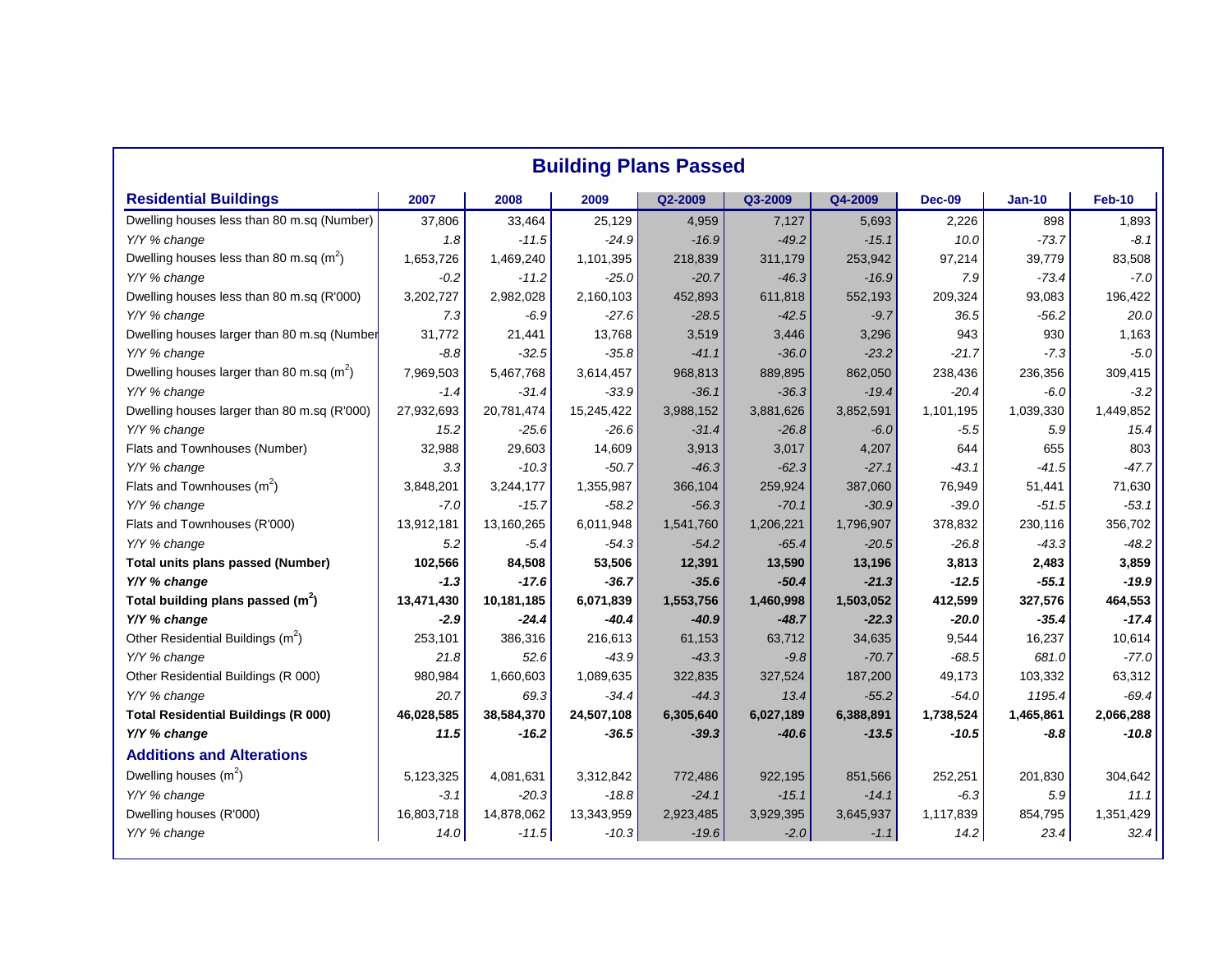|                                                  |            |            | <b>Buildings Completed</b> |           |           |           |               |               |           |
|--------------------------------------------------|------------|------------|----------------------------|-----------|-----------|-----------|---------------|---------------|-----------|
| <b>Residential Buildings</b>                     | 2007       | 2008       | 2009                       | Q2-2009   | Q3-2009   | Q4-2009   | <b>Dec-09</b> | <b>Jan-10</b> | Feb-10    |
| Dwelling houses less than 80 m.sq (Number)       | 27,555     | 23,480     | 24,600                     | 5,615     | 6,277     | 6,689     | 3,026         | 1,097         |           |
| Y/Y % change                                     | 14.7       | $-14.8$    | 4.8                        | 13.3      | $-11.2$   | 10.3      | 50.0          | $-34.5$       |           |
| Dwelling houses less than 80 m.sq $(m^2)$        | 1,192,474  | 1,055,108  | 1,076,951                  | 249,585   | 278,612   | 288,961   | 126,053       | 49,239        |           |
| Y/Y % change                                     | 15.5       | $-11.5$    | 2.1                        | 6.3       | $-10.8$   | 5.3       | 42.0          | $-37.4$       |           |
| Dwelling houses less than 80 m.sq (R'000)        | 2,263,566  | 2,231,253  | 2,233,738                  | 533,361   | 550,344   | 652,608   | 270,399       | 99,776        |           |
| Y/Y % change                                     | 22.2       | $-1.4$     | 0.1                        | $-2.0$    | $-13.1$   | 8.7       | 35.0          | $-13.1$       |           |
| Dwelling houses larger than 80 m.sq (Number)     | 22,157     | 20,357     | 13,897                     | 3,272     | 3,474     | 3,390     | 983           | 749           |           |
| Y/Y % change                                     | 0.2        | $-8.1$     | $-31.7$                    | $-30.0$   | $-36.5$   | $-34.2$   | $-32.9$       | $-32.2$       |           |
| Dwelling houses larger than 80 m.sq $(m^2)$      | 5,042,030  | 4,751,322  | 3,665,072                  | 858,309   | 927,024   | 915,934   | 264,102       | 189,825       |           |
| Y/Y % change                                     | 2.0        | $-5.8$     | $-22.9$                    | $-20.9$   | $-28.4$   | $-28.3$   | -34.8         | $-34.9$       |           |
| Dwelling houses larger than 80 m.sq (R'000)      | 16,843,803 | 17,050,357 | 14,420,632                 | 3,167,656 | 3,793,898 | 3,892,067 | 1,155,910     | 798,322       | 1,018,908 |
| Y/Y % change                                     | 19.8       | 1.2        | $-15.4$                    | $-18.7$   | $-18.6$   | $-18.1$   | $-24.1$       | $-25.4$       |           |
| Flats and Townhouses (Number)                    | 26,949     | 26,096     | 17,081                     | 4,371     | 3,363     | 3,995     | 1,967         | 409           |           |
| Y/Y % change                                     | 13.0       | $-3.2$     | $-34.5$                    | $-29.4$   | $-55.1$   | -42.4     | $-1.3$        | $-79.4$       |           |
| Flats and Townhouses $(m^2)$                     | 3,092,497  | 2,789,764  | 1,863,261                  | 465,280   | 379,994   | 405,744   | 161,683       | 57,474        |           |
| Y/Y % change                                     | $-0.9$     | $-9.8$     | $-33.2$                    | $-26.2$   | $-52.6$   | $-47.3$   | $-17.7$       | $-74.4$       |           |
| Flats and Townhouses (R'000)                     | 10,708,767 | 10,926,199 | 7,848,668                  | 1,952,202 | 1,581,383 | 1,807,818 | 780,938       | 285,230       |           |
| Y/Y % change                                     | 8.4        | 2.0        | $-28.2$                    | $-22.4$   | $-49.6$   | $-40.8$   | $-7.8$        | $-67.3$       |           |
| <b>Total units completed (Number)</b>            | 76,661     | 69,933     | 55,578                     | 13,258    | 13,114    | 14,074    | 5,976         | 2,255         |           |
| Y/Y % change                                     | 9.5        | $-8.8$     | $-20.5$                    | $-16.2$   | $-34.6$   | $-22.5$   | 9.1           | $-52.6$       |           |
| Total building space completed (m <sup>2</sup> ) | 9,327,001  | 8,596,194  | 6,605,284                  | 1,573,174 | 1,585,630 | 1,610,639 | 551,838       | 296,538       |           |
| Y/Y % change                                     | 2.6        | $-7.8$     | $-23.2$                    | $-19.3$   | $-34.1$   | $-30.6$   | -20.1         | $-50.1$       |           |
| Other Residential Buildings (m <sup>2</sup> )    | 175,955    | 201,665    | 225,549                    | 20,362    | 21,560    | 127,975   | 35,620        | 5,299         |           |
| Y/Y % change                                     | 131.2      | 14.6       | 11.8                       | $-55.5$   | $-47.4$   | 49.4      | $-31.5$       | 559.1         |           |
| Other Residential Buildings (R 000)              | 824,122    | 892,815    | 1,009,519                  | 83,116    | 107,978   | 571,562   | 161,364       | 29,718        |           |
| Y/Y % change                                     | 194.1      | 8.3        | 13.1                       | $-62.7$   | $-44.6$   | 56.2      | $-37.6$       | 1183.7        |           |
| <b>Total Residential Buildings (R 000)</b>       | 30,640,258 | 31,100,624 | 25,512,557                 | 5,736,335 | 6,033,603 | 6,924,055 | 2,368,611     | 1,213,046     | 1,537,404 |
| Y/Y % change                                     | 17.5       | 1.5        | -18.0                      | -20.1     | $-30.0$   | $-21.0$   | $-16.3$       | $-41.1$       |           |
| <b>Additions and Alterations</b>                 |            |            |                            |           |           |           |               |               |           |
| Dwelling houses $(m^2)$                          | 2,044,860  | 2,233,737  | 2,308,820                  | 542,949   | 609,323   | 490,458   | 125,253       | 134,133       |           |
| Y/Y % change                                     | 2.9        | 9.2        | 3.4                        | 0.5       | $-2.5$    | $-17.4$   | $-17.9$       | $-28.7$       |           |
| Dwelling houses (R'000)                          | 6,129,639  | 7,254,255  | 8,402,013                  | 1,845,923 | 2,316,427 | 1,938,487 | 459,664       | 491,459       |           |
| Y/Y % change                                     | 21.0       | 18.3       | 15.8                       | 4.8       | 14.3      | 0.1       | $-11.8$       | $-24.2$       |           |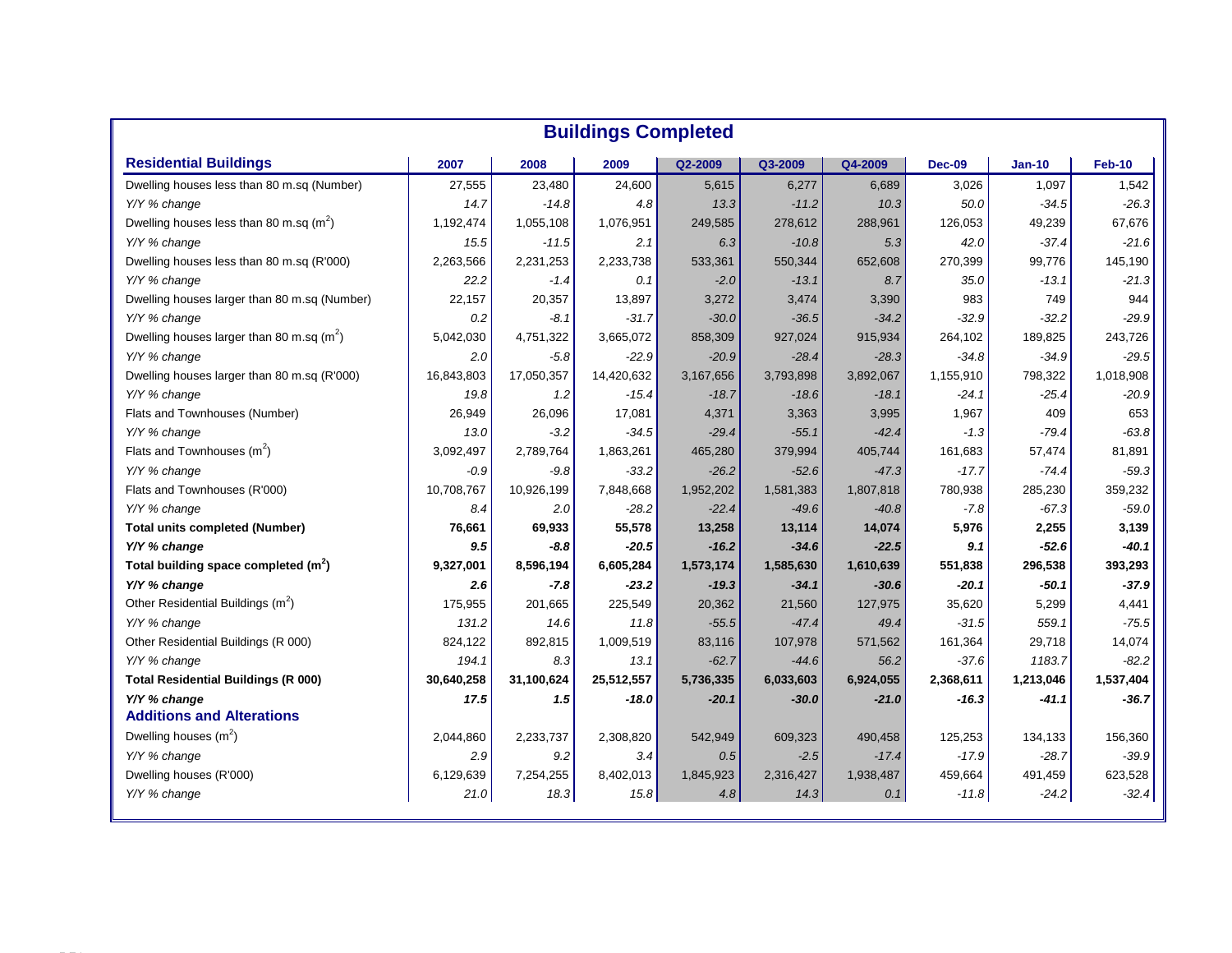|                                         | 2007      | 2008      | 2009      | Q2-2009   | Q3-2009   | Q4-2009   | <b>Dec-09</b> | $Jan-10$ | Feb-10   |
|-----------------------------------------|-----------|-----------|-----------|-----------|-----------|-----------|---------------|----------|----------|
| <b>Non-Residential Buildings</b>        |           |           |           |           |           |           |               |          |          |
| Office space $(m2)$                     | 911 049   | 1018 213  | 699 819   | 265 852   | 151 563   | 99 505    | 25 334        | 10 563   | 39 414   |
| Y/Y % change                            | $-6.4$    | 11.8      | $-31.3$   | $-17.0$   | $-26.2$   | $-56.9$   | $-33.5$       | $-79.0$  |          |
| Office space (R 000)                    | 4096 976  | 5010 066  | 3939 764  | 1517 356  | 870 257   | 639 894   | 173 196       | 50 128   | 193 064  |
| Y/Y % change                            | 12.8      | 22.3      | $-21.4$   | $-4.7$    | $-15.4$   | $-48.4$   | $-5.5$        | $-81.5$  |          |
| Shopping space $(m^2)$                  | 1071 675  | 1331 287  | 1131 844  | 391 046   | 272 450   | 190 845   | 32 395        | 32 232   | 84 812   |
| Y/Y % change                            | $-9.6$    | 24.2      | $-15.0$   | 17.5      | $-2.7$    | $-33.9$   | $-62.3$       | $-15.9$  |          |
| Shopping space (R 000)                  | 4225 901  | 5765 827  | 5485 783  | 1952 456  | 1309 785  | 1002 740  | 134 601       | 166 316  | 480 208  |
| Y/Y % change                            | $-2.8$    | 36.4      | $-4.9$    | 28.2      | 5.8       | $-14.5$   | $-78.8$       | 11.2     |          |
| Industrial and warehouse space $(m^2)$  | 2286 973  | 2192 944  | 1681 895  | 371 641   | 388 366   | 435 462   | 147 654       | 61 188   | 114 520  |
| Y/Y % change                            | 4.1       | $-4.1$    | $-23.3$   | $-37.3$   | $-41.7$   | $-5.7$    | 12.1          | $-64.4$  |          |
| Industrial and warehouse space (R 000)  | 6405 664  | 6695 033  | 5636 398  | 1183 184  | 1297 866  | 1690 224  | 566 650       | 236 930  | 443 140  |
| Y/Y % change                            | 6.8       | 4.5       | $-15.8$   | $-31.9$   | $-35.4$   | 10.4      | 36.6          | $-53.5$  |          |
| Other non-residential space $(m^2)$     | 360 819   | 285 548   | 386 013   | 79 199    | 114 379   | 85 120    | 24 438        | 15 881   | 27 785   |
| Y/Y % change                            | $-4.0$    | $-20.9$   | 35.2      | $-18.5$   | 43.9      | 24.6      | 70.1          | $-60.7$  |          |
| Other Non-Residential Space (R 000)     | 1265 956  | 1098 963  | 1798 634  | 333 219   | 590 744   | 387 498   | 107 382       | 65 2 29  | 132 557  |
| Y/Y % change                            | 12.2      | $-13.2$   | 63.7      | $-15.6$   | 92.4      | 43.1      | 76.1          | $-65.1$  |          |
| Total Non-Residential Buildings (R 000) | 15994 497 | 18569889  | 16860 579 | 4986 215  | 4068 652  | 3720 356  | 981 829       | 518 603  | 1248 969 |
| Y/Y % change                            | 5.9       | 16.1      | $-9.2$    | $-5.0$    | $-11.2$   | $-11.7$   | $-24.1$       | $-53.6$  |          |
| <b>Additions and Alterations</b>        |           |           |           |           |           |           |               |          |          |
| Other Buildings $(m2)$                  | 1421 398  | 1830 398  | 1668 871  | 736 364   | 337 147   | 342 137   | 66 773        | 38 308   | 122 966  |
| Y/Y % change                            | $-0.7$    | 28.8      | $-8.8$    | 69.7      | $-34.4$   | $-19.5$   | $-20.2$       | $-49.7$  |          |
| Other Buildings (R'000)                 | 5841 264  | 7713 177  | 7768 872  | 3325 563  | 1542 437  | 1804 294  | 411 991       | 225 696  | 647 197  |
| Y/Y % change                            | 25.5      | 32.0      | 0.7       | 77.2      | $-29.1$   | 6.3       | 18.1          | $-23.3$  |          |
| All Construction Types (R'000)          | 22644 982 | 22591 239 | 21112831  | 6249 048  | 5471832   | 5450 231  | 1529 830      | 1080 491 | 1998 626 |
| Y/Y % change                            | 16.7      | $-0.2$    | $-6.5$    | 13.3      | $-11.6$   | 1.2       | 15.2          | 9.5      |          |
| <b>Total Building Plans Passed</b>      |           |           |           |           |           |           |               |          |          |
| All construction types (R 000)          | 84668 064 | 79745498  | 62480 518 | 17540 903 | 15567 673 | 15559 478 | 4250 183      | 3064 955 | 5313883  |
| Y/Y % change                            | 11.7      | $-5.8$    | $-21.7$   | $-17.1$   | $-25.6$   | $-8.4$    | $-6.9$        | $-17.4$  |          |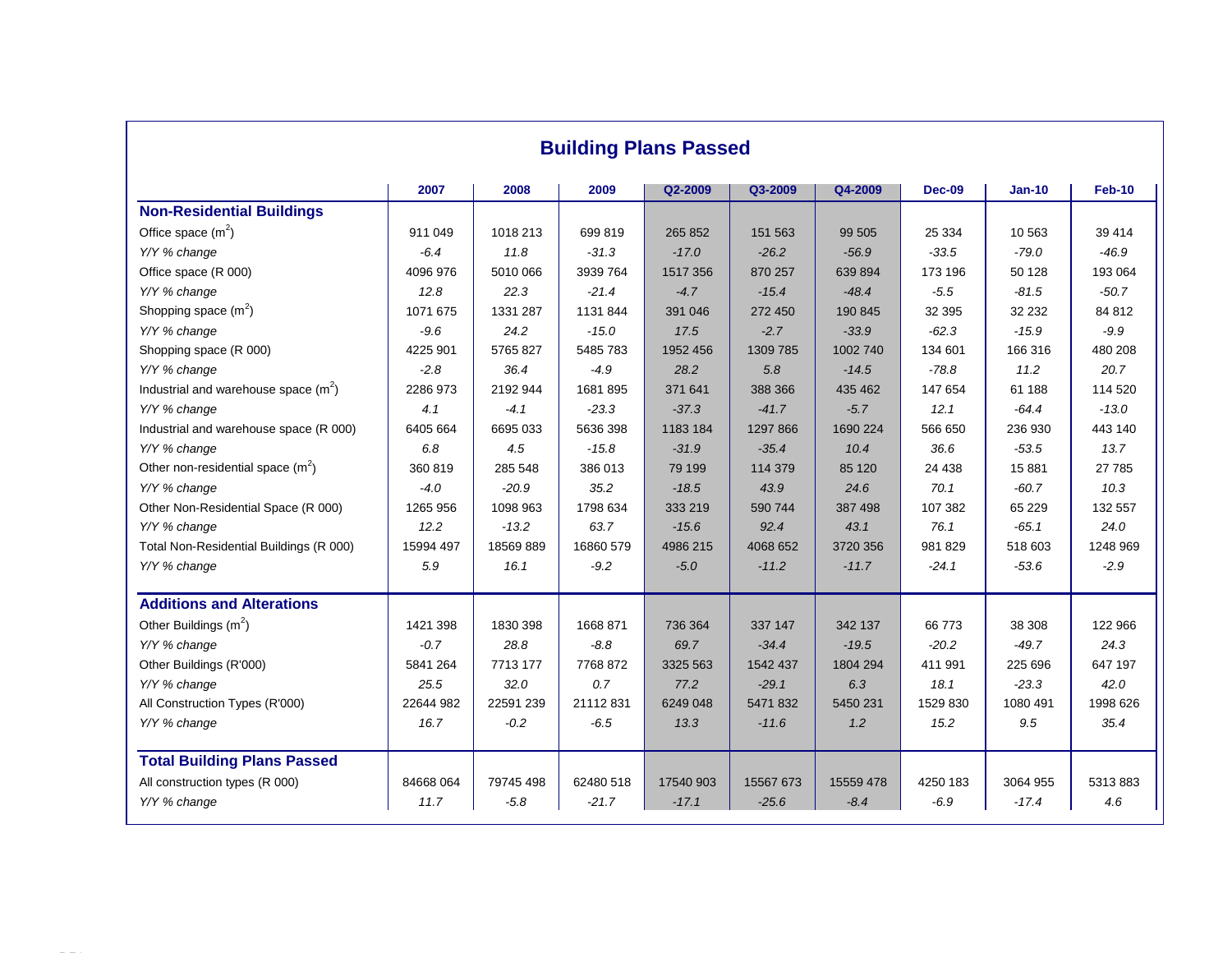|                                         | 2007      | 2008      | 2009      | Q2-2009   | Q3-2009   | Q4-2009   | <b>Dec-09</b> | $Jan-10$ |          |
|-----------------------------------------|-----------|-----------|-----------|-----------|-----------|-----------|---------------|----------|----------|
| <b>Non-Residential Buildings</b>        |           |           |           |           |           |           |               |          |          |
| Office space $(m2)$                     | 636 730   | 1034 818  | 979 420   | 247 119   | 267 512   | 255 384   | 108 496       | 27 096   |          |
| Y/Y % change                            | 94.0      | 62.5      | $-5.4$    | 43.4      | $-19.6$   | $-8.3$    | 9.0           | $-52.4$  |          |
| Office space (R 000)                    | 2597 928  | 4805 301  | 4854 684  | 1260 245  | 1202 265  | 1438 428  | 744 411       | 132 097  |          |
| Y/Y % change                            | 139.3     | 85.0      | 1.0       | 66.8      | $-22.1$   | 7.9       | 72.4          | $-43.9$  |          |
| Shopping space $(m^2)$                  | 667 354   | 904 768   | 828 479   | 215 328   | 186 426   | 291 660   | 165 454       | 18 5 54  |          |
| Y/Y % change                            | $-1.0$    | 35.6      | $-8.4$    | $-9.0$    | $-31.1$   | 10.3      | 235.0         | $-52.2$  |          |
| Shopping space (R 000)                  | 2569 896  | 3636 047  | 4365 027  | 1032 809  | 1155 151  | 1645 751  | 1044 608      | 98 576   |          |
| Y/Y % change                            | 14.9      | 41.5      | 20.0      | $-0.1$    | $-2.7$    | 84.7      | 533.7         | $-38.7$  |          |
| Industrial and warehouse space $(m^2)$  | 1348 697  | 1278 029  | 1427 174  | 291 953   | 354 091   | 359 015   | 132 141       | 117 145  |          |
| Y/Y % change                            | 53.4      | $-5.2$    | 11.7      | 19.4      | $-7.0$    | $-7.7$    | 8.4           | 72.8     |          |
| Industrial and warehouse space (R 000)  | 3816 643  | 3714 338  | 4529 351  | 918 332   | 1145 514  | 1173811   | 414 469       | 481 974  |          |
| Y/Y % change                            | 72.2      | $-2.7$    | 21.9      | 28.3      | 0.1       | 2.9       | 9.2           | 141.1    |          |
| Other non-residential space $(m^2)$     | 169 229   | 154 440   | 226 266   | 30 676    | 52 550    | 87 496    | 28 8 98       | 10 4 93  |          |
| Y/Y % change                            | 51.1      | $-8.7$    | 46.5      | 60.8      | 8.4       | 61.7      | 85.7          | $-64.1$  |          |
| Other Non-Residential Space (R 000)     | 534 530   | 565 441   | 860 175   | 105 550   | 188 519   | 402 022   | 160 339       | 31 535   | 108 101  |
| Y/Y % change                            | 77.8      | 5.8       | 52.1      | 83.9      | $-4.7$    | 89.4      | 121.5         | $-65.3$  |          |
| Total Non-Residential Buildings (R 000) | 9518 997  | 12721 127 | 14609 237 | 3316936   | 3691 449  | 4660 012  | 2363 827      | 744 182  | 606 443  |
| Y/Y % change                            | 63.0      | 33.6      | 14.8      | 29.5      | $-9.4$    | 30.3      | 125.5         | 8.4      |          |
| <b>Additions and Alterations</b>        |           |           |           |           |           |           |               |          |          |
| Other Buildings $(m2)$                  | 631 801   | 910 010   | 999 196   | 165 915   | 261 824   | 218 604   | 63762         | 26 903   |          |
| Y/Y % change                            | $-1.0$    | 44.0      | 9.8       | $-1.3$    | 15.0      | $-22.1$   | $-5.8$        | $-67.1$  |          |
| Other Buildings (R'000)                 | 2282719   | 3506 607  | 4273 766  | 711 477   | 1064 638  | 1083 650  | 357 719       | 116 160  | 250 071  |
| Y/Y % change                            | 20.1      | 53.6      | 21.9      | 12.0      | 9.2       | 5.0       | 52.5          | $-63.2$  |          |
| All Construction Types (R'000)          | 8412 358  | 10760 862 | 12675 779 | 2557 400  | 3381 065  | 3022 137  | 817 383       | 607 619  | 873 599  |
| Y/Y % change                            | 20.8      | 27.9      | 17.8      | 6.7       | 12.6      | 1.8       | 8.1           | $-37.0$  |          |
| <b>Total Buildings Completed</b>        |           |           |           |           |           |           |               |          |          |
| All construction types (R 000)          | 48571 613 | 54582 613 | 52797 573 | 11610 671 | 13106 117 | 14606 204 | 5549 821      | 2564 847 | 3017 446 |
| Y/Y % change                            | 24.9      | 12.4      | $-3.3$    | $-4.4$    | $-16.5$   | $-4.6$    | 19.8          | $-30.9$  |          |